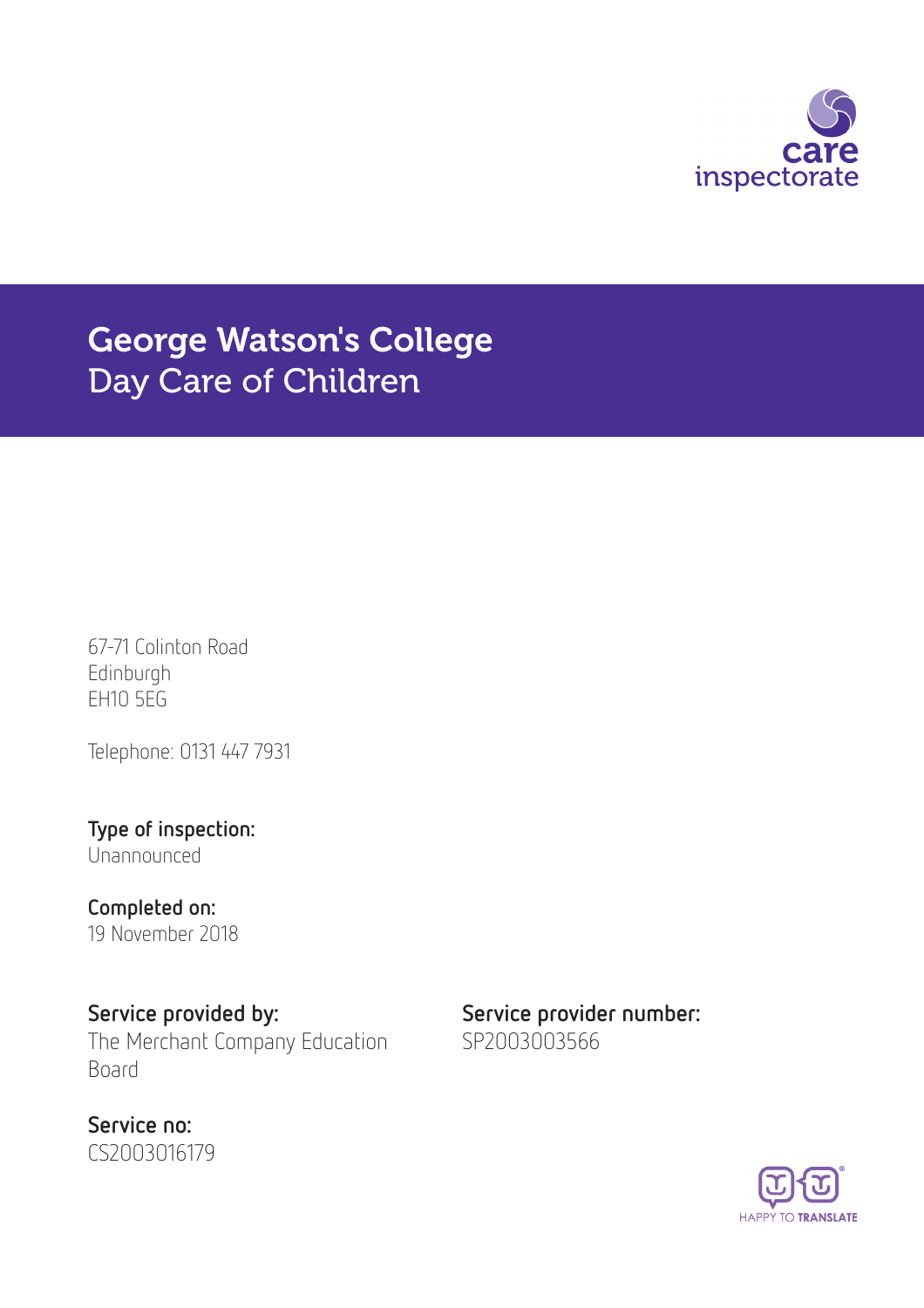### About the service

George Watson's College nursery was previously registered with the Care Commission and transferred its registration to the Care Inspectorate in April 2011. The nursery is based within the grounds of George Watson's College. It is registered to care for a maximum of 112 children aged from three years to primary school age with a maximum of 64 children in the Lower Primary Nursery Facility and a maximum of 48 children in the new Myerside House Nursery Facility.

Children have access to playrooms, outdoor play areas, loose parts area and nearby woodland. They also have access to the wider school facilities including the sports hall, library, science lab and school playing fields.

The aims and objectives of the service are:

"To nurture well-being. To support risk taking. To provide high quality experiences. To captivate and challenge.

We check that services are meeting the principles of Getting It Right For Every Child (also known as GIRFEC). Set up by the Scottish Government GIRFEC is a national approach to working in a consistent way with all children and young people. It is underpinned by the principles of prevention and early intervention. The approach helps services focus on what makes a positive difference for children and young people - and what they can do to improve. There are eight wellbeing indicators at the heart of GIRFEC. They are: safe; healthy; achieving; nurtured; active; respected; responsible; and included.

### What people told us

We issued 25 Care Standard Questionnaires to the service to give to parents prior to the inspection. Seventeen of these were returned before the inspection took place. Thirteen responded strongly agreed and four agreed with the statement "Overall I am happy with the quality of care my child receives in this service." During the inspection we spoke to a sample of parents as they picked their children up.

The following additional representative comments included:

"As a new parent to the school, I have been very impressed with both the facilities and with the staff. The staff genuinely care and clearly take pride in doing the very best they can for our children. I have no complaints about the service provided."

"My second child is only one week into nursery so it's difficult to comment fully but 1st child spent a year in the same nursery and I thought it was outstanding."

"A very good safe environment. My child is happy there."

"An excellent well run and friendly nursery. I would highly recommend it. The staff are wonderful they are experienced dedicated and very caring. Children benefit from weekly music, P.E. and art classes provided by teachers from the Junior school who specialise in these areas. There is a daily news letter which summarizes what's happened each day. Each child has a smile book which documents their nursery year and they are so proud of it. Items can be added by children and parents."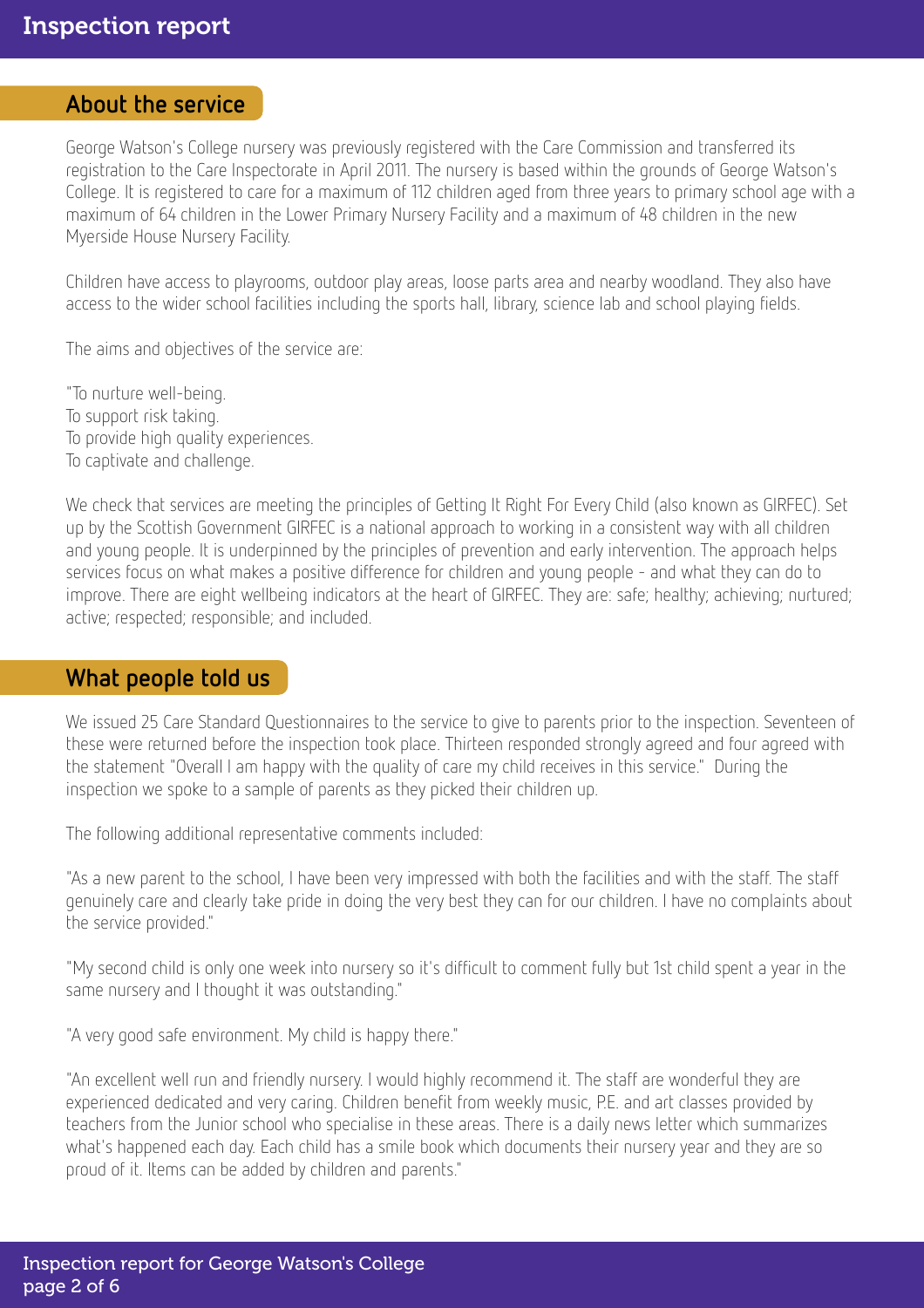"I was particularly impressed by the way they supported and accompanied our discussion for deferral. It was very clear that whatever our decision they would be there and adapt to the needs of our child. Extremely caring and professional."

"Fantastic, safe secure and engaging environment for my child. Highly qualified and genuinely caring staff."

"I have nothing but praise for the staff my child has been very well looked after. The nursery head is very approachable and hands on."

"Staff always have time to talk if necessary. Information is good I always feel well informed."

"My child absolutely loves their nursery. They are always happy to go in the morning and often tell me it's too soon to go home. Lovely staff and lots of interesting things to play with."

"I am confident that my child is getting the very best start in their school career. I can't praise the nursery head and her staff enough they've created an environment where children can follow their interests and thrive."

"This is my second child to attend the nursery. I appreciate the consistency of staff and the professional and caring attitude they bring to their work. I would not consider using any other nursery but this."

Over the course of the day we chatted with several children they were happy to chat to us about what they were doing and some of the things they enjoyed about their nursery. Their comments included:

"I play with my friends because friendship is important."

"If you need any help ask a teacher or ask me I know a lot about my nursery."

"When I grow up I'm going to work here. I'm going to be a teacher and help everyone to learn all the things they need to know."

"Outside is my best thing which I love because it's fun."

### Self assessment

We did not ask the service to complete a self assessment in advance of the inspection. During the inspection we spoke to staff about their understanding of the services improvement plan and quality assurance procedures. We were satisfied with the information we received which was confirmed by our findings.

### From this inspection we graded this service as:

| Quality of care and support          | 6 - Excellent   |
|--------------------------------------|-----------------|
| <b>Quality of environment</b>        | not assessed    |
| Quality of staffing                  | - 6 - Excellent |
| Quality of management and leadership | not assessed    |

### What the service does well

The well qualified and experienced staff team were confident in describing the needs and interests of the children in their care. It was apparent that they developed strong positive relationships with children. Children were nurtured by staff who took an individual approach to their needs tailoring the service in to meet them.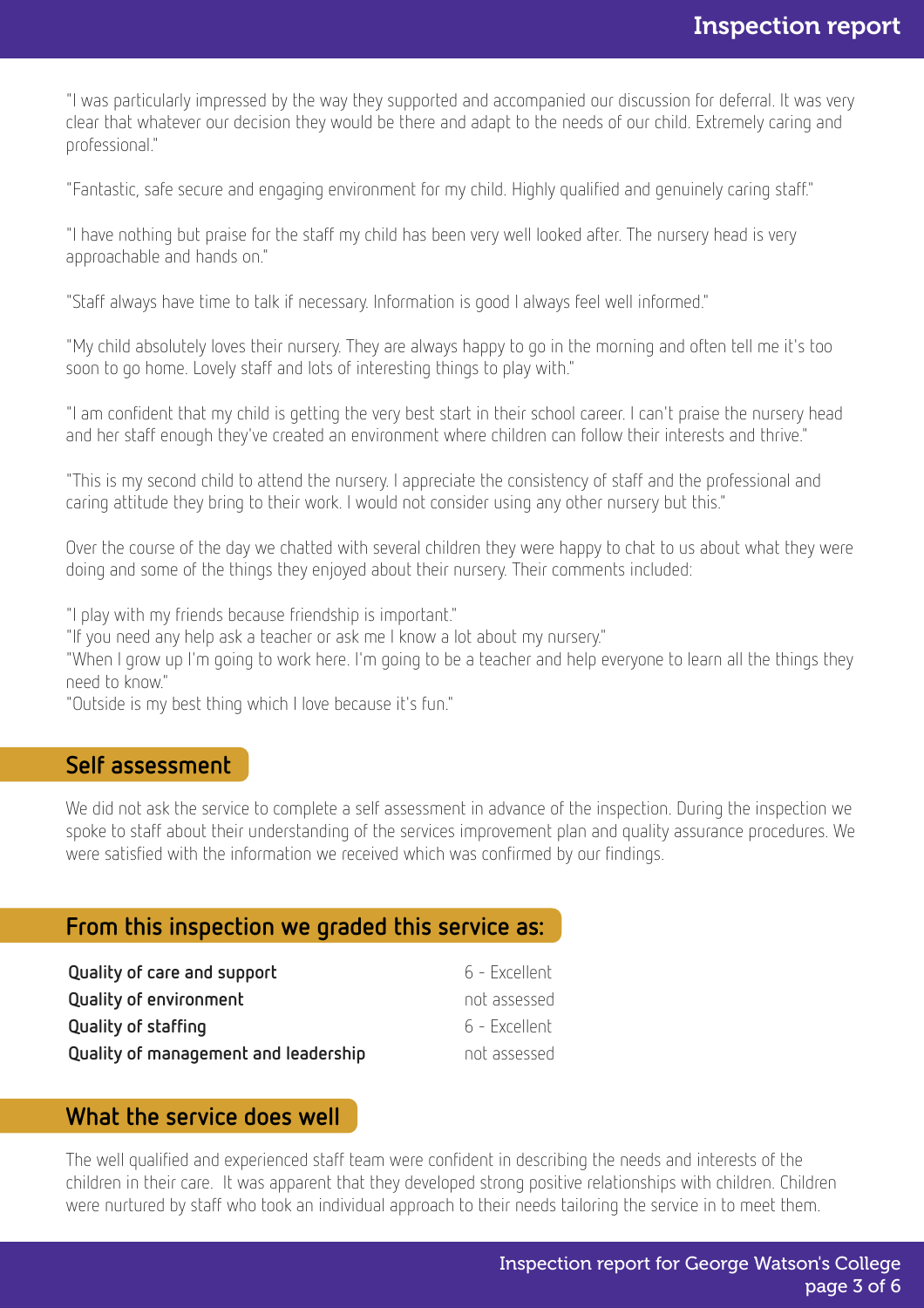Staff identified strongly as part of a team who's role was to ensure that children had the best possible start in their education careers. Staffs commitment was reflected in the quality of outcomes for children who were confident and settled in their care.

Using a responsive planning model helped ensure staff captured children's interests and incorporated them into their planning. Children were developing independence and a sense of enquiry. Wherever they went in the nursery children saw their ideas and interests reflected in the activities and high quality resources available to them. This helped them to feel respected and valued as part of the nursery family. Children had access to the resources of the wider school. This allowed them to explore interests in music, art, science and technology in depth and to benefit from contact with staff who specialised in these areas.

Staff showed flexibility and commitment in their ability to identify and support children with additional needs. Retaining their own bank staff ensured that children experienced consistency of care from staff who shared the nursery values and expectations and had access to training, support and supervision.

Children's emotional wellbeing was nurtured because staff encouraged them to be kind, caring, think about others and to develop negotiation skills. The success of this was apparent in the quality of the interaction and conversations we observed among children.

The provider recognised the value of training in developing and retaining a skilled, well informed and reflective team. Staff were extremely positive about the wide range of training opportunities they were given in order to follow their own professional interests and to meet the needs of the service. This meant that children benefited from an exceptional range of skills. Staff with ten years of service were able to apply for a sabbatical in order to pursue a study interest. Staff skills and ambition were recognised and rewarded. Staff were encouraged to take on areas of responsibility within the nursery based on their area of expertise and interests and to contribute their ideas to the nursery development plan.

It was apparent from the warm welcome and the quality of conversations taking place when children were dropped of and picked up that staff valued and respected the input of parents into the nursery.

### What the service could do better

The service should continue with their plans for the continuous development of the service as outlined by the Head of Nursery during the inspection.

#### Requirements

Number of requirements: 0

### Recommendations

Number of recommendations: 0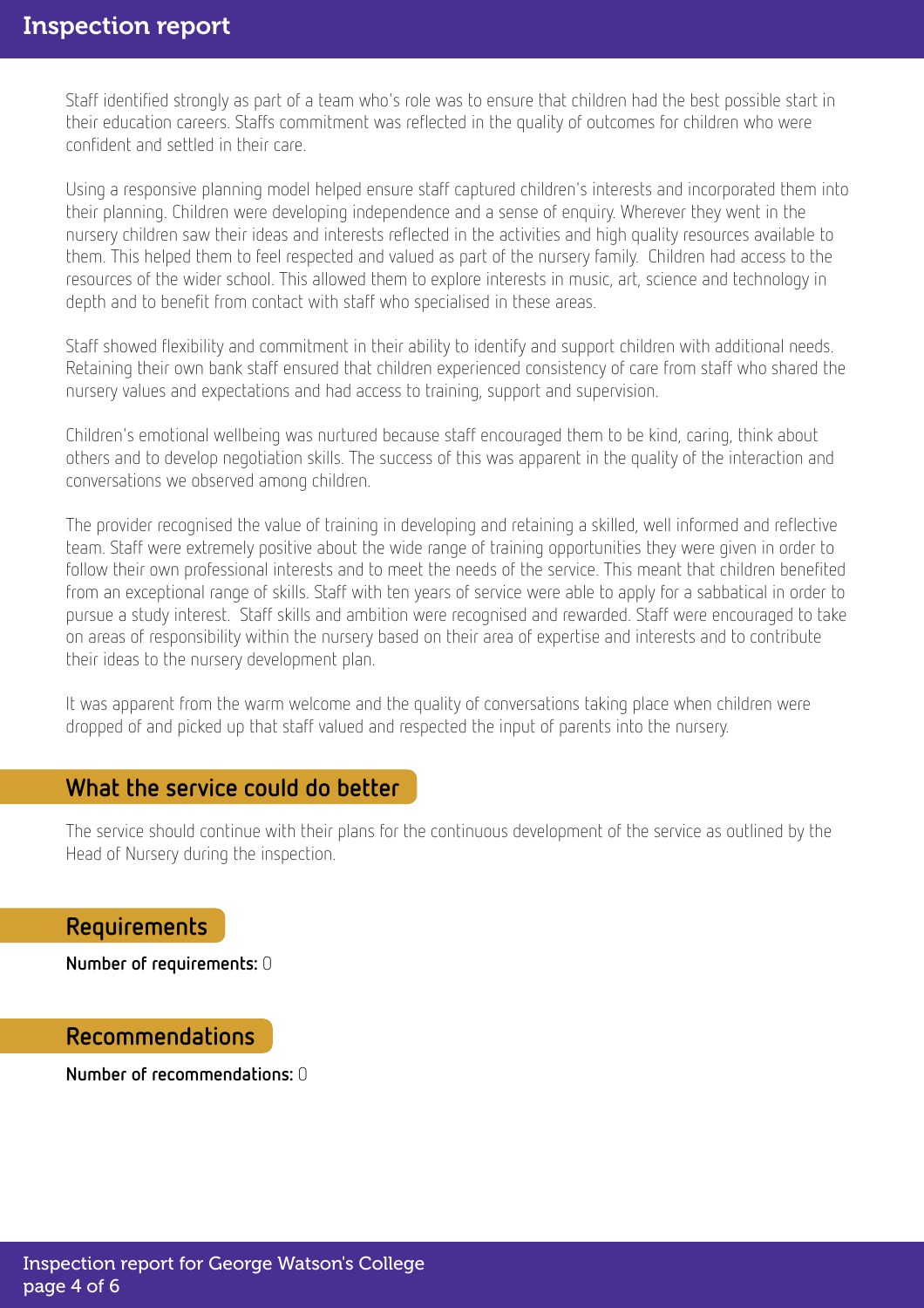# Complaints

There have been no complaints upheld since the last inspection. Details of any older upheld complaints are published at www.careinspectorate.com.

## Inspection and grading history

| <b>Date</b> | <b>Type</b> | <b>Gradings</b>                                                          |                                                                  |
|-------------|-------------|--------------------------------------------------------------------------|------------------------------------------------------------------|
| 16 Sep 2015 | Unannounced | Care and support<br>Environment<br>Staffing<br>Management and leadership | 6 - Excellent<br>6 - Excellent<br>6 - Excellent<br>6 - Excellent |
| 10 Oct 2012 | Unannounced | Care and support<br>Environment<br>Staffing<br>Management and leadership | 6 - Excellent<br>6 - Excellent<br>6 - Excellent<br>6 - Excellent |
| 11 Jun 2009 | Unannounced | Care and support<br>Environment<br>Staffing<br>Management and leadership | 5 - Very good<br>5 - Very good<br>5 - Very good<br>5 - Very good |